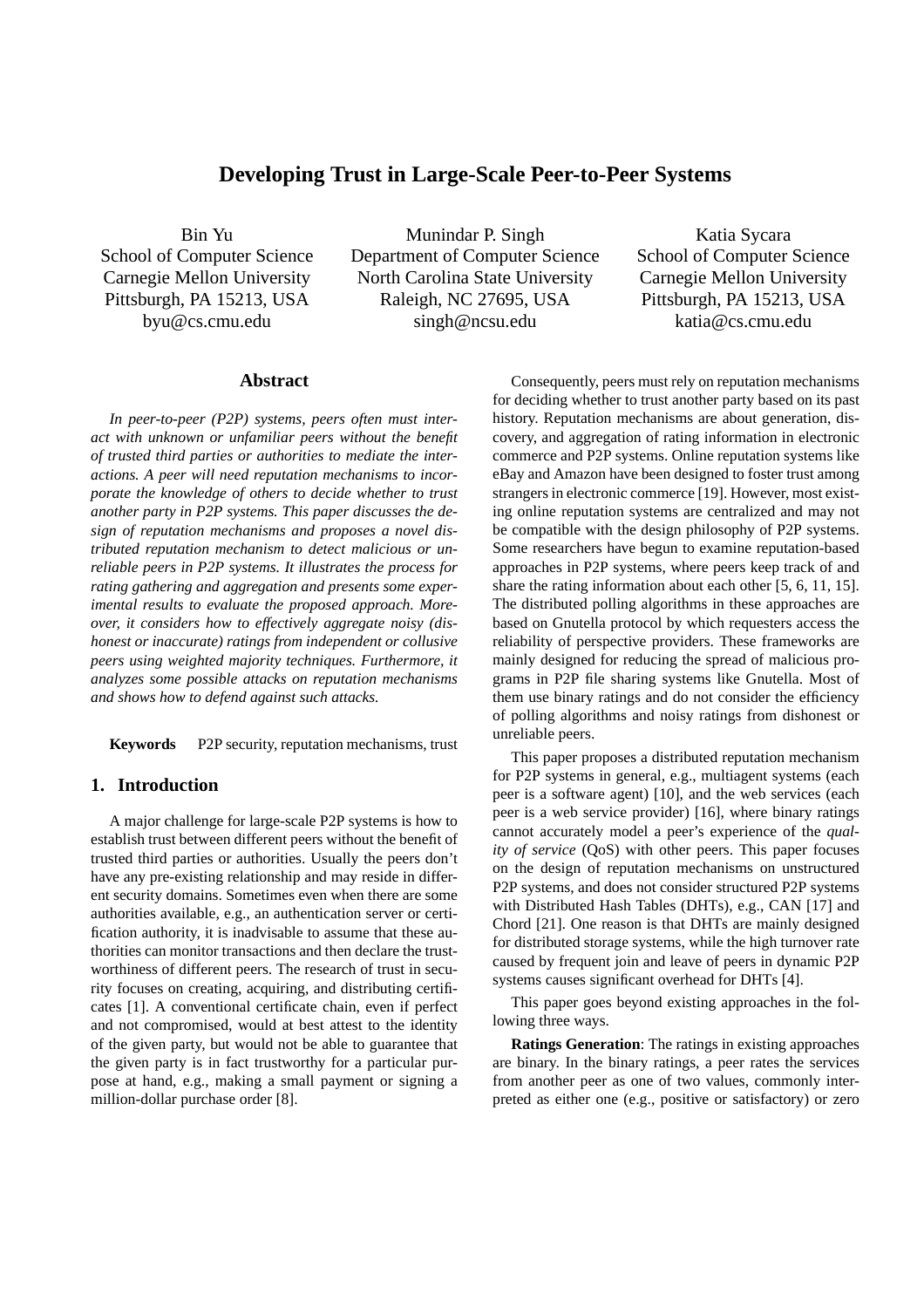(e.g., negative, unsatisfactory). Binary ratings work pretty well for file sharing systems where a file is either the definitive correct version or is wrong, but cannot accurately model richer services in other settings such as web services and electronic commerce, where a boolean may not adequately represent a peer's experience of the *quality of service* (QoS) with other peers, e.g., the quality of products the peer sends and the expected delivery time. Our approach considers quality of service (QoS) as probabilistic ratings in the interval [0, 1] and focuses on how to aggregate these ratings.

**Ratings Discovery**: The polling algorithms for ratings discovery are based on Gnutella protocols, in which the requesting peer broadcasts the message to all other peers within the horizon of a given TTL (Time to Live). Polling processes waste much bandwidth and processing power since each peer queries all of its neighbors. Our approach applies a process of referrals through which peers help one another find witnesses [12, 25]. The process of referrals requires that any referrals, e.g., the names and addresses of other peers, are sent back to the requesting peer. Our approach yields a better performance compared with polling algorithms, where peers only send queries to a subset of their neighbors.

**Ratings Aggregation**: Although some of the existing approaches consider the credibilities of voters (or witnesses) in the enhanced polling protocol, they don't consider how to effectively aggregate the noisy ratings in presence of dishonest or unreliable voters [5]. For example, how to identify deceptive or unreliable peers and how to adjust the ratings from these peers? We discuss different models of deception in the process of rating aggregation, e.g., complementary, exaggerated positive, and exaggerated negative, and study how to distinguish reliable peers from deceptive or unreliable peers. The focus of this paper is on minimizing the effect of ratings from these independent or collusive peers using weighted majority techniques.

We assume the use of Public Key Infrastructure (PKI) for naming and authentication in P2P systems. The basic idea is that each peer has a matched public key and private key. The private key is used to encrypt the message so that only peers that know the corresponding public key can decrypt the message. The goal of our research is to improve the security level of large-scale P2P systems based upon PKI and reputation mechanisms, where PKI provides the channel for secure communication and reputation mechanisms help peers detect malicious or unreliable peers and lead to more robust and secure P2P systems.

The rest of this paper is organized as follows. Section 2 summarizes the relevant literature. Section 3 describes the design of reputation mechanisms, including generation, discovery, and aggregation of rating information. Section 4 presents some experimental results. Section 5 analyzes some attacks in reputation mechanisms, and Section 6 presents some directions for future research.

## **2. Literature**

Cornelli *et al.* propose a reputation-based approach for P2P file sharing systems (called P2PRep) [5]. In P2PRep, a peer pools other peers by broadcasting a request about the opinion of the select peer. Damiani *et al.* present a similar approach, called XRep, which considers the reputations of both peers and resources [6]. P2PRep and XRep do not give any metrics to quantify the credibilities of voters. Also, they only can find malicious peers within a given horizon. Our approach involves an adaptive process of neighbor selection, which may help to detect malicious peers who are originally beyond the horizon.

Kamvar *et al.* propose a reputation-based approach, called EigenRep, for P2P file sharing systems [11]. In EigenRep, each peer is assigned a unique global reputation value, which is computed using an algorithm similar to PageRank [2]. However, it is not clear if their approach is feasible for large-scale P2P systems, in which some local reputation values are unreachable for the requesting peers. Richardson *et al.*'s approach to trust management for semantic web is similar to EigenRep, but ratings are personalized for each user based on her personal experience [20]. Both approaches simply assume that peers are honest and therefore cannot defend some attacks like deceptions and rumors.

More recently, Marti and Garcia-Molina [15] discuss the effect of reputation information sharing on the efficiency and load distribution of a peer-to-peer system, in which peers only have limited (peers share their opinions) or no information sharing (peers only use their local ratings). In their approach, each node records ratings of any other nodes in a reputation vector of length  $n$ , where  $n$  is the total number of nodes in the network. Their approach does not distinguish the ratings for service (reliability) and ratings for voting (credibility) and does not consider how to adjust the *weight* for votings with the number of local ratings.

This paper is related to our previous approach to distributed reputation management in multiagent systems [23, 24]. In our previous approach we adapted the mathematical theory of evidence to represent the ratings that agents give to their correspondents. We also discussed how to distinguish reliable witnesses from deceptive witnesses through a variant of weight majority algorithm. However, our previous approach does not consider the difference between simple averaging and exponential averaging for local ratings and does not address attacks from a colluding group. This paper focuses on the design of robust and efficient reputation mechanisms in P2P systems and studies possible attacks of reputation mechanisms in P2P systems.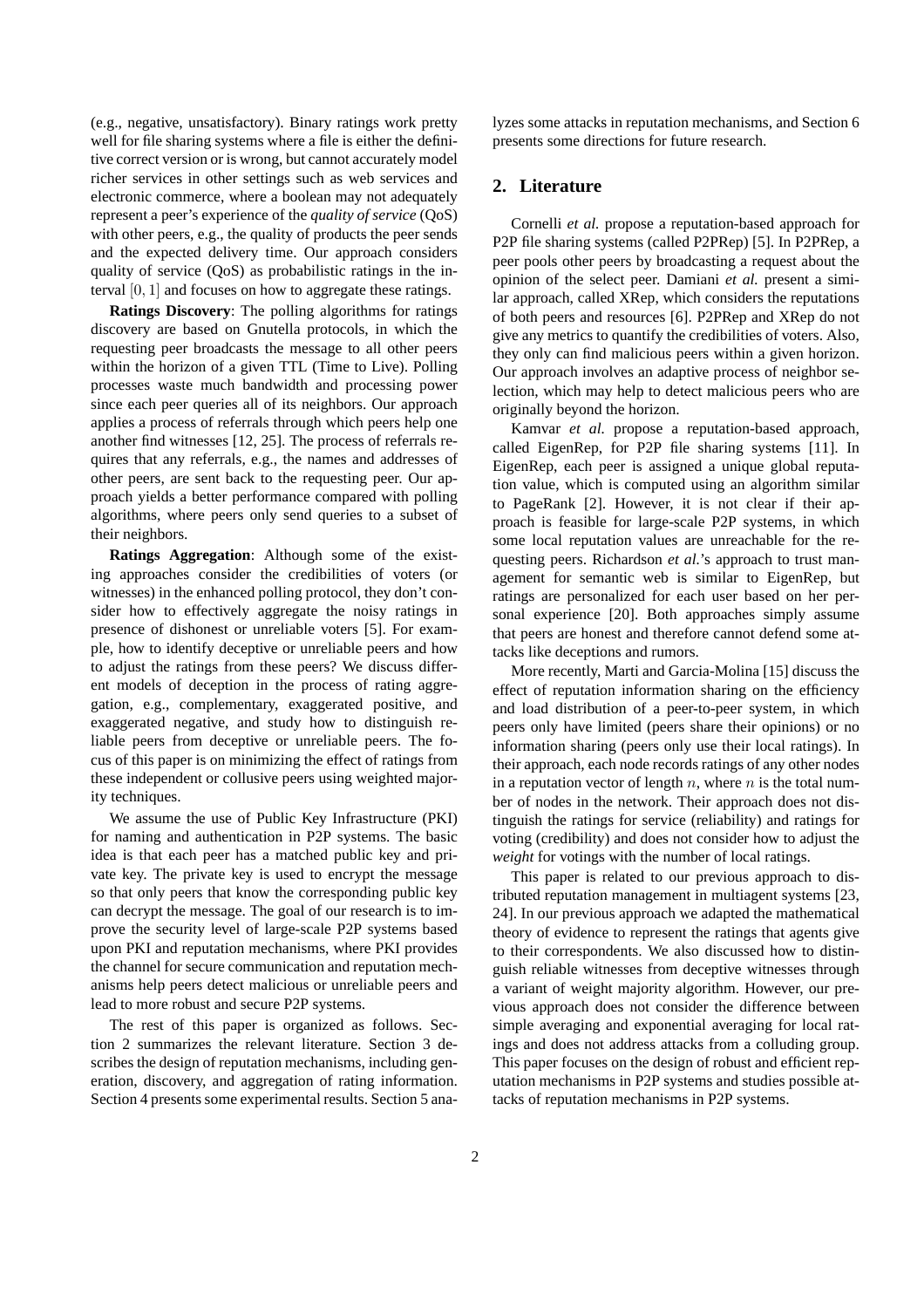The research of trust in security focuses on creating, acquiring, and distributing certificates. i.e., whether to authorize a request between any parties that know little each other, or how to formulate security policies and determine whether particular sets of certificates satisfy the relevant policies [1]. The notion of trust in security is based on access control, and assumes that trust is equivalent to delegation [13, 18]. The purpose of trust here is to provide protection from those who offer services, rather than from those who want to access them (in P2P systems) [6].

Trust negotiation is an approach to establishing trust through the use of access control policies [26]. The policies specify what kinds of credentials a stranger must disclose to have access to a local resource. Yu *et al.* study the different strategies of credentials exchange, i.e., the length of the process and the amount of information disclosed. Their approach belongs to the traditional trust management in security (property-based authentication and authorization systems), and doesn't address any reputation issues.

## **3. Reputation Mechanisms**

In P2P systems peers form ratings of others that they interact with. To evaluate the trustworthiness of a given party, especially prior to any frequent direct interactions, the peers must rely on incorporating the knowledge of other peers termed *witnesses* —who have interacted with the same party using reputation mechanisms. In our framework, each peer has a set of *acquaintances*, a subset of which are identified as its *neighbors*. The neighbors are the peers that the given peer would contact and the peers that it would refer others to. A peer maintains a model of each acquaintance. This model includes the acquaintance's *reliability* to provide high-quality services and *credibility* to provide trustworthy ratings to other peers. More importantly, peers can adaptively choose their neighbors based on the average of local ratings, which they do every so often from among their current acquaintances, e.g., every 5 queries for a peer.

## **3.1. Local and Aggregate Ratings**

Our approach considers the quality of service (QoS) from a peer as a probabilistic rating in the interval  $[0, 1]$ and focuses on how to effectively aggregate these ratings. When peer  $P_i$  is evaluating the trustworthiness of peer  $P_j$ from a group of potential partners, there are two components to the evidence: the services offered directly by peer  $P_i$  and the testimonies from other peers in case  $P_i$  has had no frequent transactions with  $P_j$  before.

**Local Rating** A peer's local rating about another peer is based on its direct interactions with the second peer. The local rating is generated every time when an interaction takes place. Suppose peer  $P_i$  has rated the quality of service of the latest h interactions with  $P_j$  as a series of probabilistic ratings,  $S_{ij} = \{s_{ij}^1, s_{ij}^2, \dots, s_{ij}^h\}$ , where  $0 \le s_{ij}^k \le 1$ , and  $h$  is bounded by the allowed history  $H$ . The local rating or the *reliability* of peer  $P_i$  for  $P_j$  can be computed as the following two ways.

(1) simple averaging

$$
R(P_i, P_j) = \begin{cases} \sum_{k=1}^{h} s_{ij} / h & h \neq 0\\ 0 & h = 0 \end{cases}
$$
 (1)

(2) exponential averaging

$$
R(P_i, P_j) = \begin{cases} \gamma [s_{ij}^h + \dots + (1 - \gamma)^h s_{ij}^1] & h \neq 0\\ 0 & h = 0 \end{cases}
$$
 (2)

where  $\gamma$  (0 <  $\gamma$  < 1) is the averaging constant and determines the weights given to the most recent past observations. The bigger the  $\gamma$  is, the faster the past observation is forgotten. The simple averaging and exponential averaging have similar results if the peers behave in a consistent manner. However, the estimate of the current rating in the simple averaging will tend to lag behind the true value of the current rating for a malicious peer  $P_i$  if  $P_j$  is exploring the reputation mechanisms. For example, the simple averaging is not sensitive to the attacks of (malicious) peers, where peers may accumulate a high reputation and then attack the P2P systems.

**Aggregate Rating** A peer's aggregate rating about another peer combines the local ratings (if any) with testimonies received from any witnesses. Aggregate rating can be used for deciding whether the other peer is trustworthy and cannot be propagated to other peers. Suppose  $\{W_1, \ldots, W_L\}$  are a group of witnesses towards peer  $P_i$ and the testimony  $R(W_k, P_j)$  is witness  $W_k$ 's local rating for peer  $P_j$ ,  $w_k$  is the weight for the *credibility* of witness  $W_k$ , then the prediction from the testimonies is

$$
\mathcal{P} = \begin{cases} \sum_{k=1}^{L} w_k * R(W_k, P_j) / L & L \neq 0 \\ 0.5 & L = 0 \end{cases}
$$
 (3)

The aggregate rating towards peer  $P_i$  is

$$
T(P_i, P_j) = \begin{cases} \eta R(P_i, P_j) + (1 - \eta) \mathcal{P} & L \neq 0 \\ 0.5 & L = 0 \end{cases}
$$
 (4)

where  $\eta$  is peer  $P_i$ 's confidence about its local rating for peer  $P_i$  and  $\eta = h/H$ ; L is the number of witnesses found by  $P_i$  and  $1 \leq k \leq L$ . Equation 4 tells us that reputation mechanisms help to establish trust between peers  $P_i$ and  $P_i$ , but the ratings from their direct interactions become more and more important in deciding whether peer  $P_i$  trusts peer  $P_i$ . When Peer  $P_i$  has not interacted with peer  $P_j$  before  $(h = 0)$ , peer  $P_i$  has to rely on the testimonies from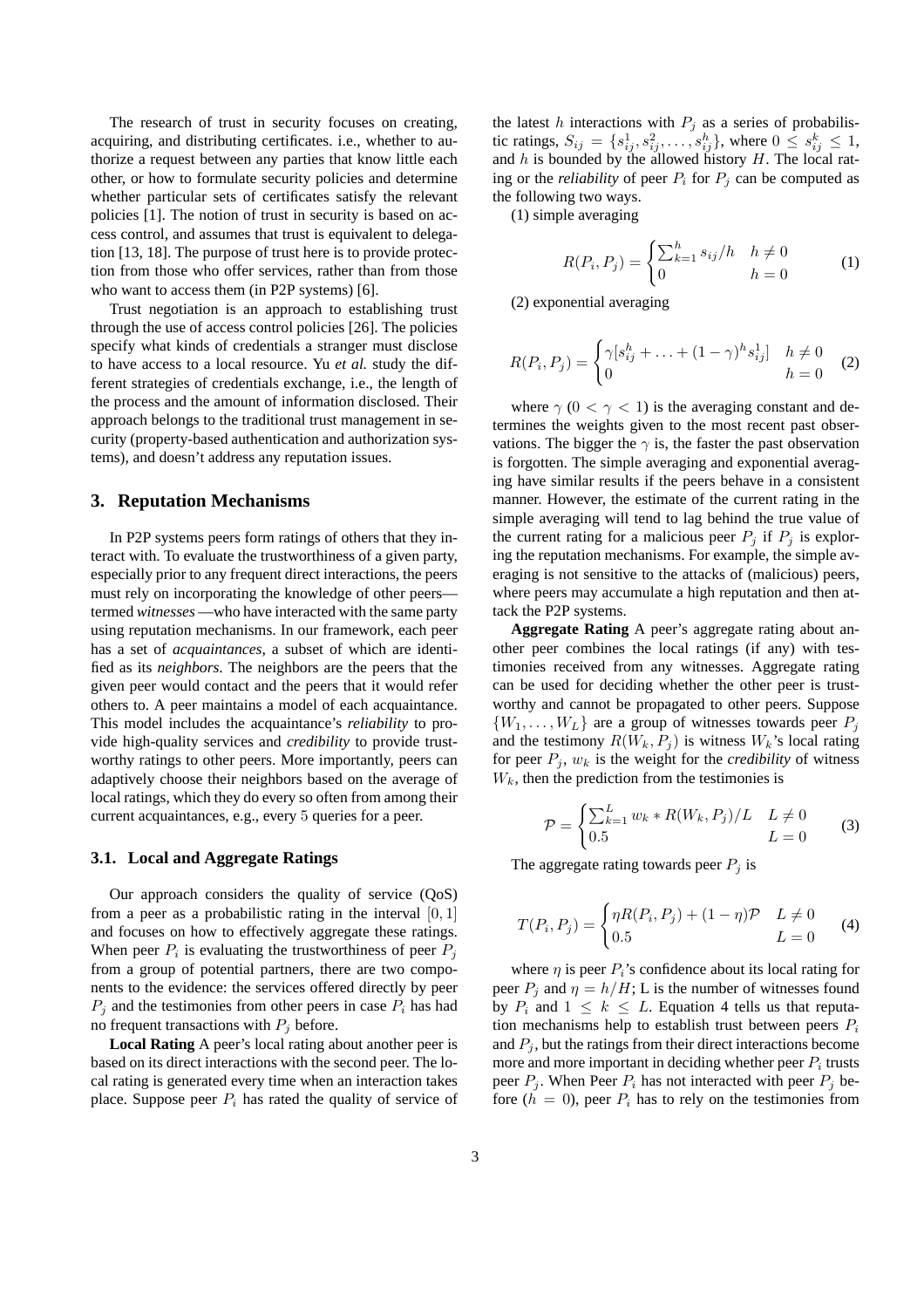other peers to decide whether to trust peer  $P_j$ . If the aggregate rating from testimonies (local ratings are empty) is above a threshold  $\omega_i$ , peer  $P_i$  will interact with peer  $P_j$ . Otherwise, peer  $P_i$  marks peer  $P_j$  as *unreliable* and will not interact with it in the future. When  $h = H$ , peer  $P_i$  decides whether to trust peer  $P_i$  solely based on its direct interactions and will not rely on the testimonies from other peers. <sup>1</sup> The aggregate rating  $T(P_i, P_j)$  for a new peer  $P_j$  is equal to 0.5 in our design, where  $R(P_i, P_j) = 0$  and  $L = 0$ . The idea is that suspicion of new peers is socially inefficient since malicious peers are rare in the P2P system [9]. In a P2P system where peers join and leave the system dynamically, it would be more efficient to trust new peers until they are proved untrustworthy.

## **3.2. Ratings Discovery**

One challenging problem in reputation mechanisms is how to find the right witnesses in an efficient manner? In the polling algorithm, the requesting peer broadcasts a request to its neighbors, who propagate the request to all their neighbors , and so on. If the request is matched, e.g., a witness is found, a reply is sent back following the reverse path of the request. A node will ignore the request if the node finds it comes from the same requesting peer and it is about the trustworthiness of the same peer.

Our approach applies a process of referrals through which peers help one another find witnesses. The process of referrals requires that any referrals are sent back to the requesting peer. The generation of referrals is based on the credibility of peers. Each peer may specify a threshold  $\sigma_i$ . The threshold can be adjusted to tune the number of referrals that the peer will give to others. The maximal number of referrals can be generated by each peer is called *branching factor* B. Note that the number of referrals generated by each peer in our approach is usually less than the number of neighbors a peer has.

**Definition 1** Formally, a referral  $r$  to peer  $P_i$  returned from peer  $P_i$  is written as  $\langle P_i, P_j \rangle$ . Here we say  $P_i$  is a *parent* of  $P_j$  and  $P_j$  is a *child* of  $P_i$ .

A series of referrals makes a referral chain as  $\langle P_i, P_{i+1}, \ldots, P_{i+l} \rangle$ , where l is the length of the referral chain, and peer  $i + l$  is one of the witnesses. Then *ancestor* and *descendant* are easily defined based on parent and child, respectively. The referral chains for different witnesses induce a directed graph—termed *trust graph* whose root is the requesting peer. The *depth* of a referral is its distance on the shortest path from the root.

**Definition 2** A trust graph  $(P_r, P_g, P, R)$  is a directed graph, built from the referral chains produced from  $P_r$ 's query about the trustworthiness of  $P_q$ , where **P** is a finite set of peers  $\{P_1, \ldots, P_N\}$ , and **R** is a set of referrals  $\{r_1, \ldots, r_n\}.$ 

In this paper we only consider the trust graphs as trees and we assume peers are always willing to disclose their ratings to the requesting peer. Algorithm 1 summarizes the process of constructing a trust graph, where depthBound is the bound of referral chains in the trust graph. In the context of Figure 1,  $P_0$  tries to evaluate the trustworthiness of  $P_8$  and  $P_4$  and  $P_7$  are two witnesses for  $P_8$ . The requesting peer  $P_0$  is black; the peers that have been queried are gray; the peers who have not been queried are white.

The differences between polling algorithms and trust graphs can be summarized as follows,

- The trust graph is constructed by the requesting peer  $P_r$  and it is only local to peer  $P_r$ . The requesting peer can adaptively direct or end the process. In polling algorithms, the messages continue to propagate until the TTL of messages is reached. The requesting peer can specify the value of TTL, but it cannot control when the process stops.
- Instead of sending queries to all neighbors, a peer in a trust graph only sends referrals to a subset of its neighbors. A trust graph usually yields a better performance compared with the polling algorithm. In the worse case, a trust graph will cost the same number of messages (each referral is a message) as a polling algorithm if the requesting peer specifies the same depth-

In practice,  $P_i$  may query other peers about the ratings of  $P_j$  again if the time interval of last interaction with  $P_i$  is long. This may require a certain amount of communication bandwidth, but this will prevent attacks from some strategic peers, who may first accumulate high ratings in the community and then start to attack the system.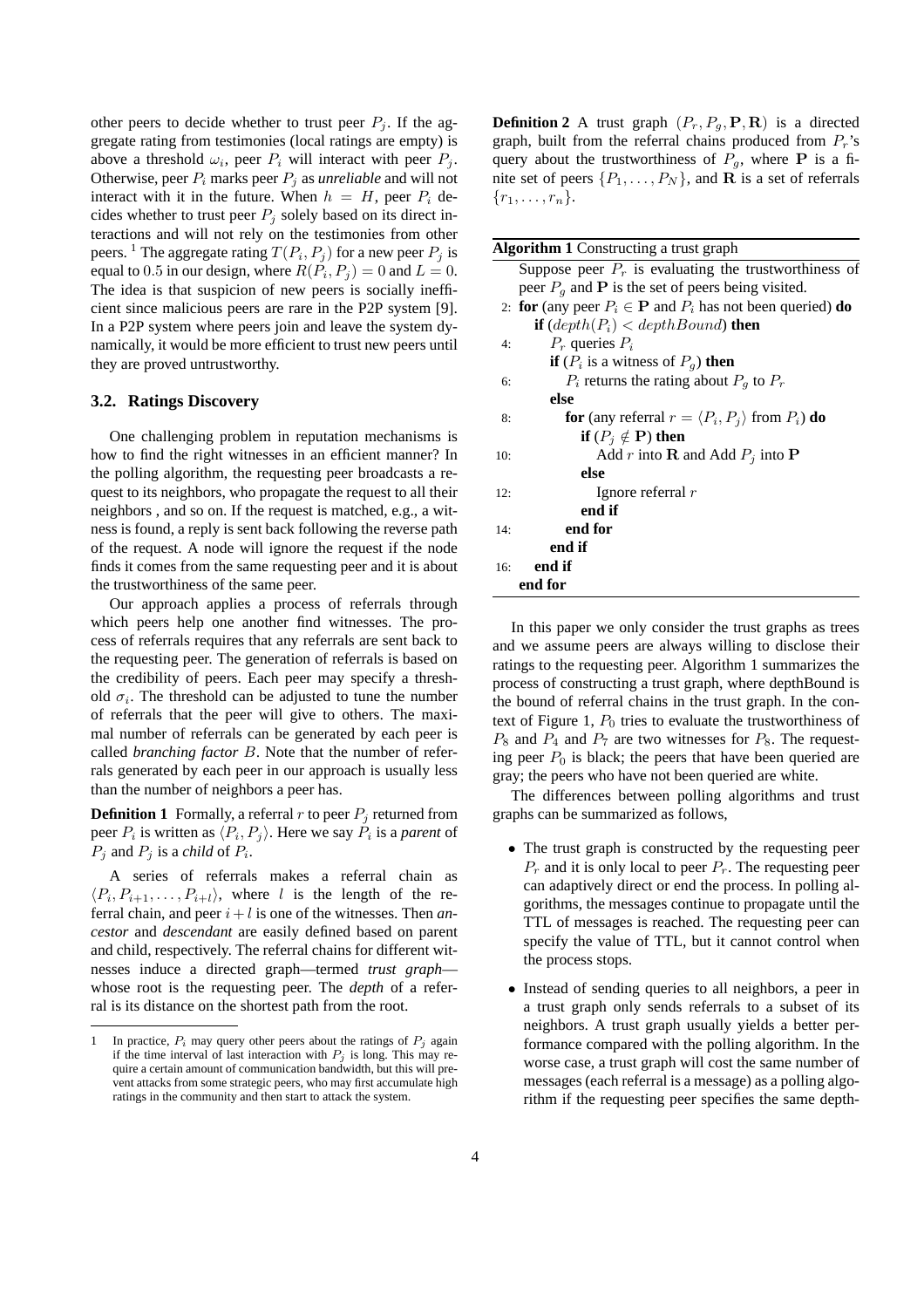

**Figure 1. A trust graph generated from a query of**  $P_0$ .

Bound as TTL (in the polling algorithm) and every peer returns all of its neighbors as referrals.

• Poll algorithms preserve the anonymity of both requesting peers and witnesses, who provide ratings to requesting peers through the intermediate peers. However, the anonymity may not be helpful for aggregating noisy ratings since the requesting peer does not know where the ratings come from and who recommends the lying witness. Instead in trust graphs there is a referral chain between a requesting peer and any witness and the referral chain helps the requesting peer decide whether the witness is trustworthy.

## **3.3. Noisy Ratings**

In practice, the witnesses may not always reveal their true ratings about other peers. Sometimes the witnesses may exaggerate positive or negative ratings, or offer testimonies that are outright false. The reasons could be the witnesses only have limited knowledge of the peers or the witnesses simply try to exploit the reputation mechanisms. In this section we study the problem of noisy ratings as it may occur in rating aggregation, where a witness gives a rating about a given peer to the requesting peer.

Suppose peer  $P_i$  considers the latest h episodes of interaction with peer  $P_j$ , with the true ratings of  $S_{ij}$  =  $\{s_{ij}^1, s_{ij}^2, \ldots, s_{ij}^h\}$ , where  $1 \leq h \leq H$ . Now  $P_i$  can be deceptive in providing a rating of  $P_j$  to others. We consider three kinds of noisy ratings: complementary, exaggerated positive, and exaggerated negative. Below,  $\alpha$  ( $0 < \alpha < 1$ ) is the *exaggeration coefficient*,  $s$  is the true rating, and  $s'$  is the rating in the corresponding (deception) model.

$$
s' = \begin{cases} 1 - s & \text{complementary} \\ \alpha + s - \alpha s & \text{exaggered positive} \\ s - \alpha s / (1 - \alpha) & \text{exaggered negative} \end{cases} \tag{5}
$$

The malicious peers could be *independent*: they give a bad rating of everyone else, or *in a colluding group*: they give good ratings of each other in the group and bad ratings of other peers. Here a bad rating could be an all-zero or a complementary rating. A good rating could be an all-one or an exaggerated positive rating. One example of a colluding group is that a single physical user generating multiple IDs such as at least one of his IDs gets higher rating [7]. In next section we show if reputation mechanisms can detect these two kinds of malicious peers or at least make the malicious attack costly.

We adapt the weighted majority algorithm (WMA) to predict the trustworthiness of a given party based on a set of testimonies from the witnesses. The original WMA algorithm deals with how to make an improving series of predictions based on a set of advisors [14]. The first idea is to assign weights to the advisors and to make a prediction based on the weighted sum of the ratings provided by them. The second idea is to tune the weights after an unsuccessful prediction so that the relative weight assigned to the successful advisors is increased and the relative weight assigned to the unsuccessful advisors is decreased.

Basically, each peer maintains a weight for the credibility of each of the other peers whose testimonies it requests. This weight estimates how credible the given witness is. Now suppose peer  $P_i$  wishes to evaluate the trustworthiness of peer  $P_j$ . Our algorithm is given from the perspective of  $P_i$ . Let  $\{W_1, \ldots, W_L\}$  be a set of witnesses that  $P_i$ has discovered for peer  $P_i$  and  $R(W_k, P_j)$  is the local rating returned by witness  $W_k$ . Let  $P_i$  assign a weight  $w_i$  to witness  $W_i$ . The weights of witnesses are initialized to 1 if they are not acquaintances of  $P_i$ , and will be updated after each interaction (if any). The prediction from the testimonies can be computed as Equation 3. If the aggregate rating from testimonies is above a threshold  $\omega_i$ ,  $P_i$  will interact with  $P_j$ . Assume the new service from  $P_j$  is rated as s by  $P_i$ , where  $0 \leq s \leq 1$ . The weight of witness  $W_k$  will be updated as  $w_k = \theta w_k$ , where the update factor  $\theta$  is defined as

$$
\beta^{|R(W_k, P_j) - s|} \le \theta \le 1 - (1 - \beta)|R(W_k, P_j) - s| \quad (6)
$$

where  $\beta$  is a constant and  $0 < \beta < 1$ . For simplicity, we choose the upper bound as the value of  $\theta$  in this paper.

$$
\theta = 1 - (1 - \beta)|R(W_k, P_j) - s| \tag{7}
$$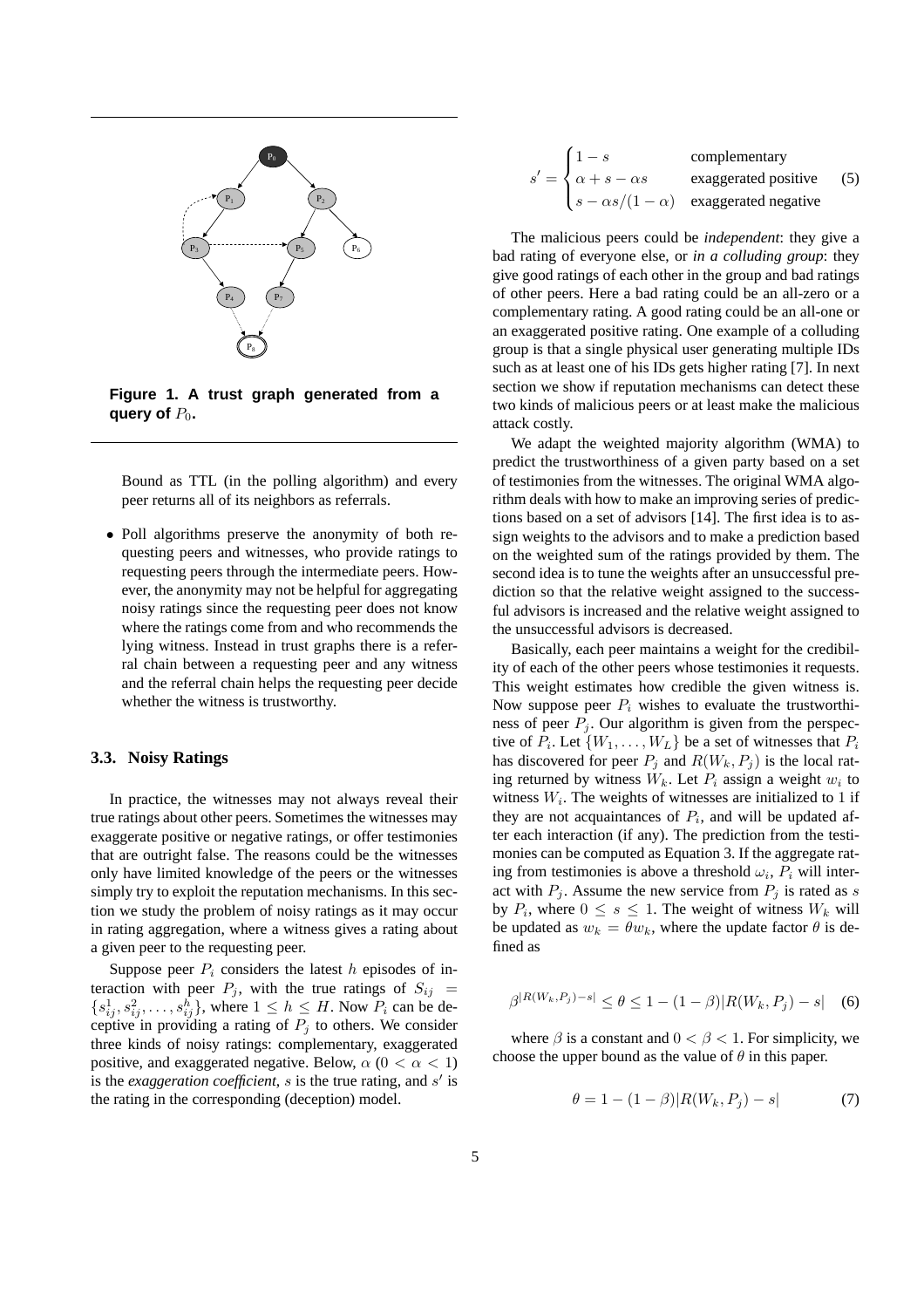The value of  $\theta$  is determined by the constant  $\beta$  and  $|R(W_k, P_i) - s|$ . The latter measures how far the prediction of witness  $W_k$  is from the rating s. If the value of  $|R(W_k, P_i) - s|$  is big, it is likely that witness  $W_k$  is lying. For the same  $\beta$ , the bigger the value of  $|R(W_k, P_i) - s|$ , the smaller the value of  $\theta$ . For example, if  $\beta = 0.5$ ,  $\theta = 0.95$  when  $|R(W_k, P_i) - s| = 0.1$ , and  $\theta = 0.55$ when  $|R(W_k, P_i) - s| = 0.9$ . For both cases, the requesting peer needs to adjust the weight  $w_k$  of witness  $W_k$  using  $\theta$  in Equation 7. Consequently, the testimonies from a witness will have a reduced effect on the aggregated ratings in the future if the witness is found lying.

### **4. Experimental Results**

Our experiments are based on a simulation testbed of peer-to-peer information systems. This testbed models the *expertise* for each peer via vectors of dimension 5, which are randomly generated in the beginning. The value of  $e_i$  of an expertise vector  $E = \{e_1, e_2, \ldots, e_5\}$  means the expertise level in the domain  $e_i$ . The queries correspond to vectors of length 5 that are 1 in one dimension and 0 in all other dimensions. For example,  $[1, 0, 0, 0, 0]$  would be a query in the topic of  $e_1$ . The queries of each peer are randomly chosen as vectors that are 1 in one or two dimensions and 0 in all other dimensions and are used throughout. Moreover, we introduce a probability  $Q_i$  between 0 and 1 to model the quality of service (QoS) of each peer  $P_i$ . Peer  $P_i$  will generate an answer from his expertise vector with quality  $Q_i$ when there is a good match between the query and his expertise vector, e.g.,  $e_1 \geq 0.5$  for the query in topic  $e_1$ .

For each round, we randomly designate a peer to be the querying peer. When a peer receives a query, it may ignore the query, answer it based on its expertise vector, or refer to other peers. The originating peer collects all suggested referrals, and continues the process by contacting some of them. Finally, the referral process draws to an end if the length of referral chains reaches the bound D. For any peer  $P_i$  who claims it has the answer, the querying peer needs to decide if it should interact the peer  $P_i$  using reputation mechanisms. The querying peer aggregates the ratings based on weights it has assigned to the witnesses. The querying peer may interact with  $P_i$  if the aggregate rating is above a threshold  $\omega_i = 0.5$ . We assume the querying peer rates the service from  $P_i$  as  $Q'_i$  and  $Q'_i = Q_i$ . Depending on the outcome of the interactions  $\mathcal{Q}'_i$ , the querying peer adjusts the weights it assigns to the witnesses involved.

## **4.1. Setup**

The topology of the system is initialized as a directed random graph. We use a random graph with 100 nodes, and approximate 4 out-edges per node (to its neighbors) as a starting point for the experiment. Note that the topology of the system will not be a random graph when peers adaptively choose their neighbors based on the local ratings. Our previous work shows that the random graph will converge to a small-world network from local interactions according to the two metrics, clustering coefficient and average length of shortest paths [22, 25].

The total of 100 peers can be divided into four groups: (1)  $\mathcal{G}_1$  has 50 - 70 peers who always give normal ratings; (2)  $\mathcal{G}_2$  has 10 - 30 peers who give complementary ratings; (4)  $\mathcal{G}_3$  has 10 peers who exaggerate positive ratings (e.g.,  $\alpha = 0.1$ ); (5)  $\mathcal{G}_4$  has 10 peers who exaggerate negative ratings (e.g.,  $\alpha = 0.1$ ). The malicious peers in a group could be *independent*: they give a bad rating of everyone else, or *in a colluding group*: they give true ratings of each other in the group and complementary ratings of other peers. We assume (1) peers in  $\mathcal{G}_2$  are malicious and the QoS of each peer in  $\mathcal{G}_2$  usually is 0.1; (2) peers in  $\mathcal{G}_3$ , and  $\mathcal{G}_4$  are unreliable and the QoS of each peer in  $\mathcal{G}_3$  and  $\mathcal{G}_4$  is 0.5.

The peers are limited to having no more than 4 neighbors and 16 acquaintances. Queries are sent only to and referrals are given only to neighbors. After every 5 queries, each peer decides which acquaintances are promoted to become neighbors and which neighbors are demoted to be ordinary acquaintances based on the latest ratings. Other parameters are defined as follows,

| Symbol     | Value   | Description                          |  |  |
|------------|---------|--------------------------------------|--|--|
| h.         | dynamic | Number of latest interactions        |  |  |
|            | 10      | Bound of the allowed history         |  |  |
| $\prime$   | 4       | Bound of the referral chain's length |  |  |
| B          | 2       | Branching factor                     |  |  |
| $\alpha$   | 0.1     | <b>Exaggeration</b> coefficient      |  |  |
| β          | 0.5     | Constant                             |  |  |
|            | 0.5     | Averaging constant                   |  |  |
| Ĥ          |         | Update factor in Equation 7          |  |  |
| η          | h/H     | Confidence about local ratings       |  |  |
| $\sigma_i$ | 0.5     | Threshold of referral generation     |  |  |
| $\omega_i$ | $0.5\,$ | Threshold of trust                   |  |  |
|            |         |                                      |  |  |

|  |  |  |  | Table 1. The parameters in the experiments |
|--|--|--|--|--------------------------------------------|
|--|--|--|--|--------------------------------------------|

#### **4.2. Metrics**

We now define some useful metrics with which to intuitively capture the results of our experiments.

**Definition 3** Suppose  $\{W_1, \ldots, W_L\}$  are exactly L witnesses for peer  $P_i$ , then the rating distance is defined as

$$
|\mathcal{P} - s| \tag{8}
$$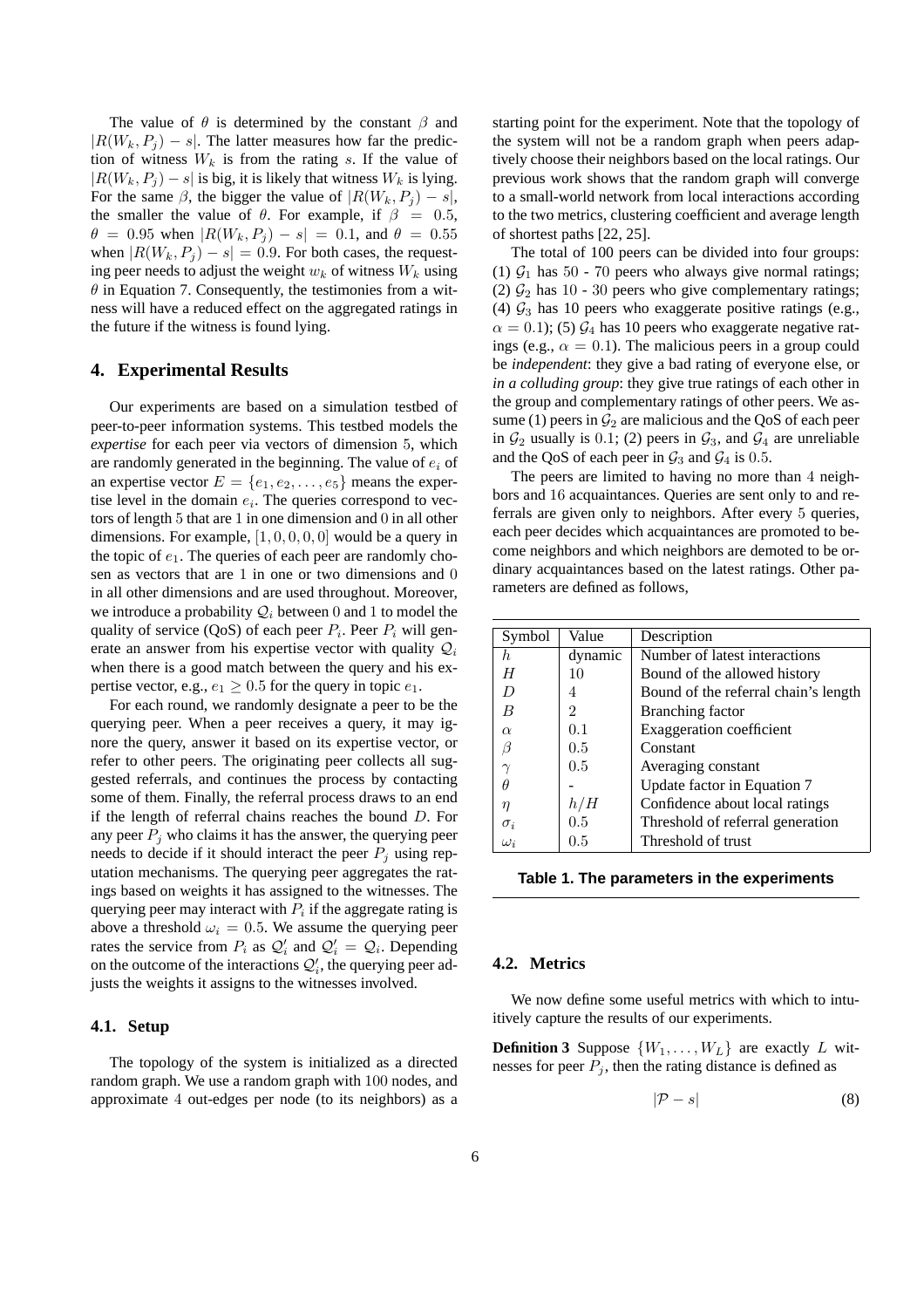where  $P$  is the prediction from the testimonies and s is the rating for the new service from  $P_i$ .

**Definition 4** The average weight of a witness  $W_i$  is

$$
\mathcal{W}_i = 1/N \sum_{i=1}^N w_i \tag{9}
$$

where  $w_i$  is the weight of witness  $W_i$  from peer  $P_i$ 's acquaintance model, and  $N$  is the number of peers in whose acquaintance model  $W_i$  occurs.

**Definition 5** The reputation of a peer  $P_i$  is defined as:

$$
\mathcal{R}_j = 1/N \sum_{i=1}^{N} R(P_i, P_j)
$$
 (10)

where  $R(P_i, P_j)$  is the local rating about  $P_j$  and N is the number of peers in whose acquaintance model  $P_j$  occurs.

#### **4.3. Simple or Exponential Averaging**

In the experiments, we assume  $P_i$  always queries other peers about the ratings of  $P_j$  before it interacts with  $P_j$ . The querying peer aggregates the ratings based on the weights it has assigned to the witnesses. The rating distance of each prediction is computed as Equation 8. We average the rating distances of normal agents in  $\mathcal{G}_1$  after every 100 round (each peer queries once). Figure 2 illustrates the average rating distances of normal peers, where there are 10% or 30% malicious peers in the system. The experiments show that average rating distances for both cases decrease due to the use of reputation mechanism. <sup>2</sup> Also, peers may use either simple averaging or exponential averaging for their local ratings. We find that averaging techniques make no significant difference if the strategies of peers are fixed, e.g., a peer in  $\mathcal{G}_2$  always gives low-quality services and complementary ratings.

However, a reputation mechanism using simple averaging may not be that sensitive to the attacks if the strategies of malicious peers change. In the second simulation, we show if the reputation mechanism is robust against the attacks from peers who may accumulate a high reputation first and then attack other peers in the system. A *malicious* peer  $P_i$  who accumulates a high reputation during the first simulation cycle of 2,000 or 20 queries/per peer, behaves cooperatively ( $Q = 0.9$ ) until it reaches a high reputation value, and then attacks other peers in the system by providing poor services ( $Q = 0.1$ ). Thus its average reputation begins to drop, ultimately settling at a reputation of 0. A reputation of 0 indicates that  $P_j$  is no longer an acquaintance of any peer. In our approach, each peer  $P_i$  maintains a blacklist for malicious peers who are swapped out from his acquaintance model.  $P_i$  is in the blacklist of the corresponding peer at this time. Figure 3 illustrates the changes of reputation of  $P_i$  in the whole process. The results indicate that our reputation mechanisms using either simple averaging or exponential averaging can detect the attacks from strategic peers. The reputation mechanism using exponential averaging is more effective in detecting these attacks, where the reputation of the malicious peer  $P_i$  drops quickly from 0.89 to 0.20 during 400 cycles. The malicious peer  $P_i$  may also attack the P2P search process through providing wrong referrals. One solution is that every requesting peer may penalize the weight for the credibility of  $P_i$  so that they will have a reduced chance of contacting  $P_j$  in the future. We will not discuss the details in this paper and defer this enhancement to future work.



**Figure 2. Average rating distances of normal peers in the system**

#### **4.4. Credibilities of Independent Peers**

One reason that the requesting peer can make better prediction is that it adjusts the weights for witnesses with different credibilities. <sup>3</sup> Therefore, the testimonies from lying witnesses will have less effect on the process of testimony aggregation. Figure 4 shows the change of average weights of witnesses with different credibilities: normal (70%), complementary (10%), exaggerated positive (10%), and exaggerated negative  $(10\%)$ , where peers use simple averaging for their local ratings. We find the weights for witnesses with normal ratings are almost the same, but the weights for witnesses with complementary ratings change a

<sup>2</sup> The occasional increases of average rating distances are caused by the process of neighbor selection, which occurs every 5 queries for each peer. Mote that the occasional increases become smaller and smaller in our experiments.

<sup>3</sup> Another reason is the process of neighbor selection, which helps peer choose honest or reliable peers as their neighbors.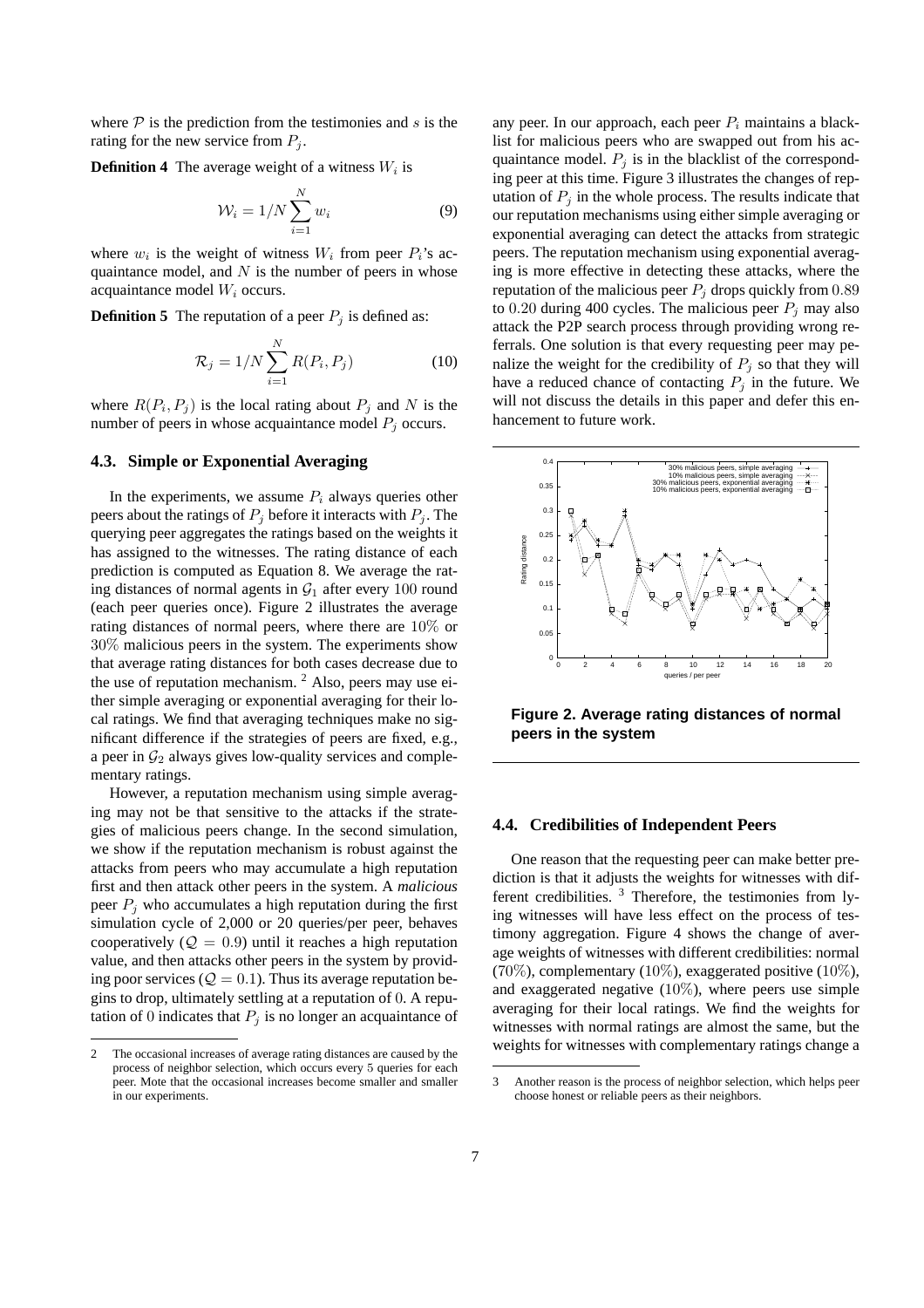

**Figure 3. Reputation of an independent peer** in group  $\mathcal{G}_2$ 

lot. For the 10 witnesses with complementary ratings, their average weights decrease from 1 to about 0.13 after 2,000 cycles or 20 queries/per peer. Note that, for any peer who gets testimonies from the lying witnesses  $W_i$ , its weight  $w_i$ from the peer drops much faster than its average weight.

## **4.5. Effects of Exaggeration Coefficient**

The default exaggeration coefficient for witnesses with exaggerated positive or negative ratings is 0.1 in our previous experiments. The present experiment studies the average weights for such witnesses with different exaggeration coefficients. Figure 5 shows the average weights for witnesses with exaggerated negative ratings when exaggeration coefficient  $\alpha$  is set to 0.1, 0.2, and 0.3, respectively, where peers use simple averaging for their local ratings. The results indicate that our approach can effectively detect witnesses lying to different degrees. For the 10 witnesses with exaggerated negative ratings, their average weights decrease from 1 to about 0.96, 0.91, and 0.86, respectively, after 2,000 cycles or 20 queries/per peer.

## **4.6. Attacks of Collusive Peers**

Our previous experiments study various attacks from independent peers. In this section we discuss if our reputation mechanism is robust against attacks from collusive peers, where they give good ratings of each other in the group and bad ratings of other peers. Figure 6 illustrates the average weights of 10 independent or collusive peers in group  $\mathcal{G}_2$ , where peers use simple averaging for their local ratings. We assume the strategies of peers in group  $\mathcal{G}_2$  do not change during the experiment. We find the average weights of 10 collusive peers drop slower (measured by the num-



**Figure 4. Average weights of witnesses with different credibilities**



**Figure 5. Average weights of witnesses for different exaggeration coefficients**

ber of queries sent by each peer) because they got positive ratings from peers in the colluding group.

We also study the change of the reputation of collusive peers. We got the similar conclusion as for the weights of collusive peers. In other words, some peers may be cheated more than once by the malicious peers in the colluding group where they cannot identify the lying peers in the system. This often happens when the trusted community has not been created yet in the system. It would be interesting to study how to further minimize the effects of attacks from collusive peers in reputation mechanisms, especially when these collusive peers are not from a clique of IP addresses and traditional network techniques for IP clustering are not helpful.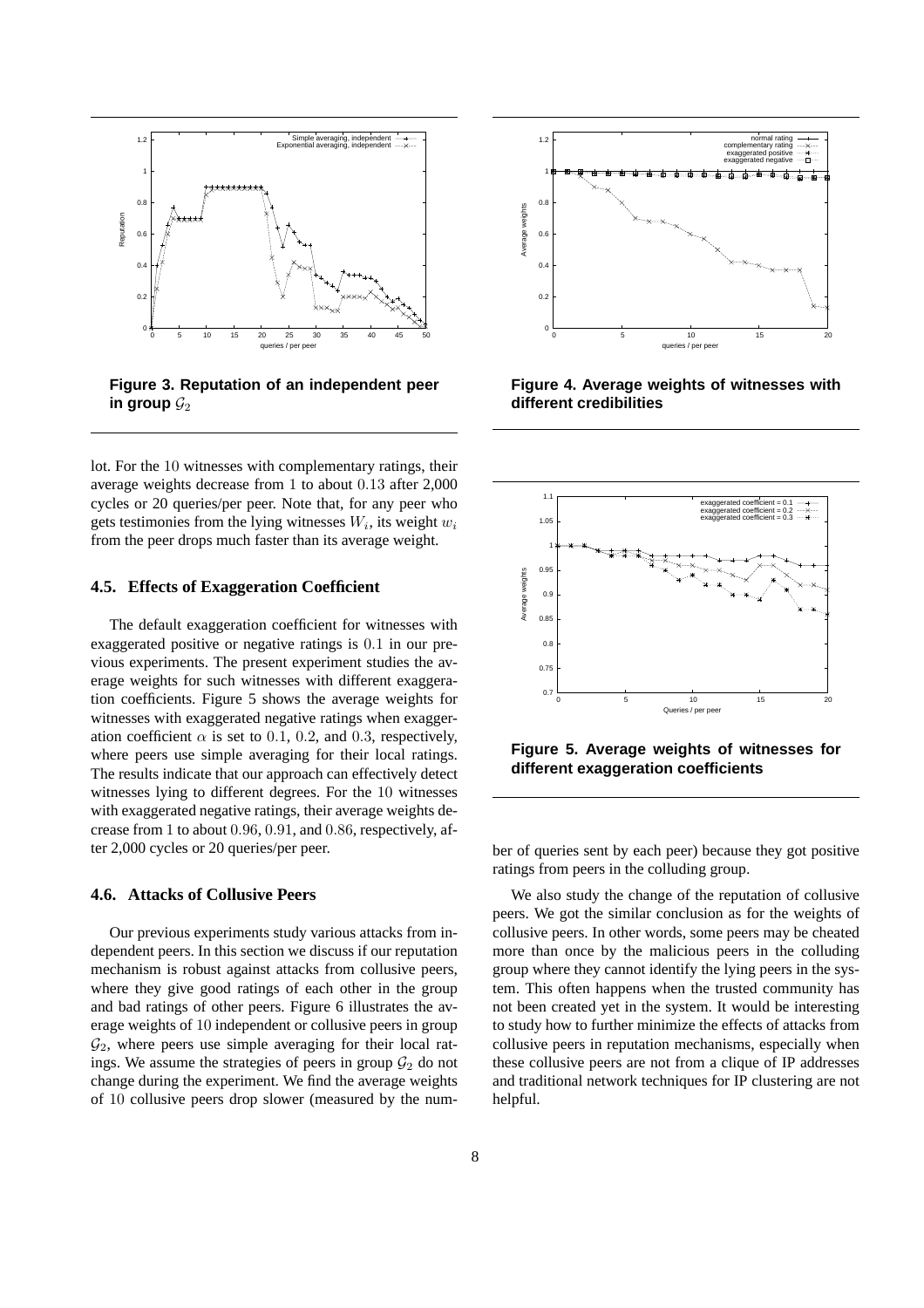

**Figure 6. Average weights of independent or** collusive peers in group  $\mathcal{G}_2$ 

## **5. Security Considerations**

In this section we discuss some possible attacks of reputation mechanisms [5, 6]. These attacks aim at exploiting the weakness of reputation-based approaches, such as rumor, deception, and pseudonym. Note that [5] and [6] can address all others except rumors.

#### **5.1. Rumors**

The problem of rumors is not discussed in other reputation-based approaches. Rumor is different from deception. Rumor happens when the witness returns the ratings not from its direct interaction. These ratings are circulated in the P2P systems and may be used by some malicious peers, e.g., attacking the reputation of normal peers. In our approach of trust graphs the testimonies are based on direct, independent observations, not on communications from others. As a consequence, we are assured that the testimonies can be combined without any risk of double counting of evidence. Double counting of evidence is risky in a distributed system, because it leads to rumors: peers holding opinions about others, just because they heard them from someone.

## **5.2. Deception**

Deception happens when one witness returns multiple ratings or wrong ratings toward a peer. The problem of multiple ratings is relatively simple if the malicious peer encrypt the message with the same key *K*. In this case the requesting peer simply discards all the messages encrypted with key *K*. Sometimes the malicious peer may steal the keys of others. For example, one malicious peer  $P_m$  may act as a requesting peer to query other peers multiple times

in the system. Once the malicious peer  $P_m$  has acquired keys of others, it may send multiple ratings toward peer  $P_i$ and encrypt the ratings with different public keys in its local name space. This problem can be partially prevented with IP clustering techniques. The techniques detect if the IPs come from a clique. The requesting peer only takes one from the cluster if a cluster of ratings is detected. [5] gives more details about the technique.

Our approach focuses on the deception from a colluding group where the ratings are from a cluster of malicious peers, but they are not from a clique of IP addresses. Our approach partially prevents this kind of attack with tracking the weights of different witnesses in the colluding group. If one witness is found lying, testimonies from the deceptive witness will have a reduced effect on the aggregated ratings in the future.

#### **5.3. Pseudonyms**

In P2P systems, it is relatively easy for peers to disappear and re-enter under a completely different identity with zero or very low cost. The problem often refers to "cheap pseudonym" [9]. Peers can build up a reputation, use it by cheating or attacking others, and then re-enter the systems with a new identity.

Our approach makes it more difficult to change the identities. When a new peer enters into the systems, it has to establish some connections with other peers through key exchanges. The existing peers may accept and add the new peer to the local name space, or simply decline the new peer's request. The process may involve human interactions and could be expensive. Also, a high reputation is hard to accumulate but is easy to be destroyed. The information of attacks from these peers will be quickly spread through the system. The diameter of practical P2P systems can be quite small [3]. This reduces the possibility of attacking others with the same identity. Even the peer drops its identity and comes up with a new identity. The new identity with low reputation will dramatically reduce the possibility of being chosen for future interaction [5], due to the possible trusted community formation.

## **6. Conclusion**

In this paper we propose a robust and efficient reputation mechanism for large-scale P2P systems, in which a peer combines testimonies from several witnesses to determine the trustworthiness of another peer. We focus on how to effectively detect deception in the process of ratings propagation and aggregation. Our approach improves the security level of P2P systems without the need of trusted third parties and alleviates some of the security problems in P2P systems, e.g., identifying and blocking some malicious peers.